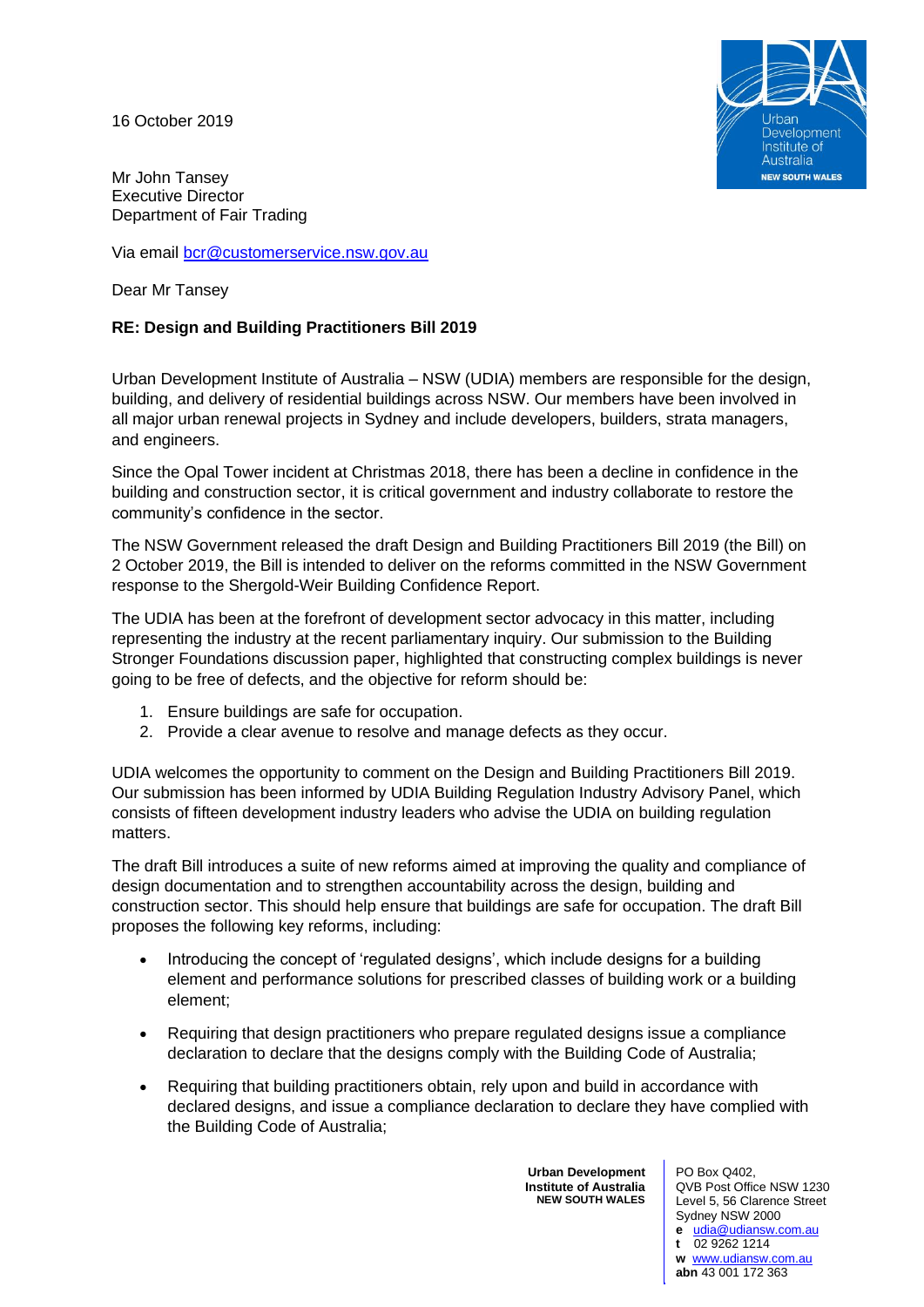- Requiring that any variations to declared designs are reprepared and declared by a design practitioner if they are in a building element or performance solution, or in any other case, documented by the building practitioner;
- Introducing the optional role of a 'principal design practitioner';
- Requiring any design, principal design or building practitioner who intends on making a compliance declaration to be registered under a new registration scheme set out under the draft Bill; and
- Clarifying the common law to ensure that a duty of care is owed for construction work to certain categories of 'owner'.

UDIA does not have any in-principle objections to the intent nor the broad objectives to the Bill'. Our submission is underpinned by three themes that are relevant across all Parts of the proposed Bill:

- 1. Accountability must be at the centre of the reforms
- 2. The reforms must integrate with the existing legislation
- 3. The regulations must be released for a more informed discussion about the Bill.

## Accountability must be at the centre for the reforms

UDIA has long identified a lack of accountability as the core issue in building regulation in NSW. This is characterised by the lack of accountability for the certificates which are relied upon by certifiers. UDIA has long advocated for a chain of responsibility for these certificates and this Bill must help create a chain of responsibility. The chain of responsibility must extend to suppliers, sub-contractors and specialist installers who are best placed to certify their work is in accordance with the standards and whose certifications are relied upon by the registered practitioners.

### The Reforms must integrate with existing legislation

UDIA is concerned about the possibility of two regimes for the regulation of buildings. There is the existing regime through Part 6 of the Environmental Planning and Assessment Act where consents require compliance with the Building Code of Australia, which is enforced by the certification process.

The Bill establishes a new regime that has the same objective of compliance with the Building Code of Australia and provides a greater layer of regulation.

It is critical that both schemes speak to each other clearly, particularly as the regulatory authorities are different for each scheme. Local councils for the first and the Department of Customer Service for the second.

### Regulations will improve ongoing discussion

It has been challenging for UDIA to make comments about some of the specifics of the Bill, because a substantial amount has been left to the Regulation, which we understand will be released next year. We believe draft Regulations will help inform debate in the Parliament.

If the Regulations are not released, then UDIA requests adequate consultation on the Regulations prior to the commencement of the Bill.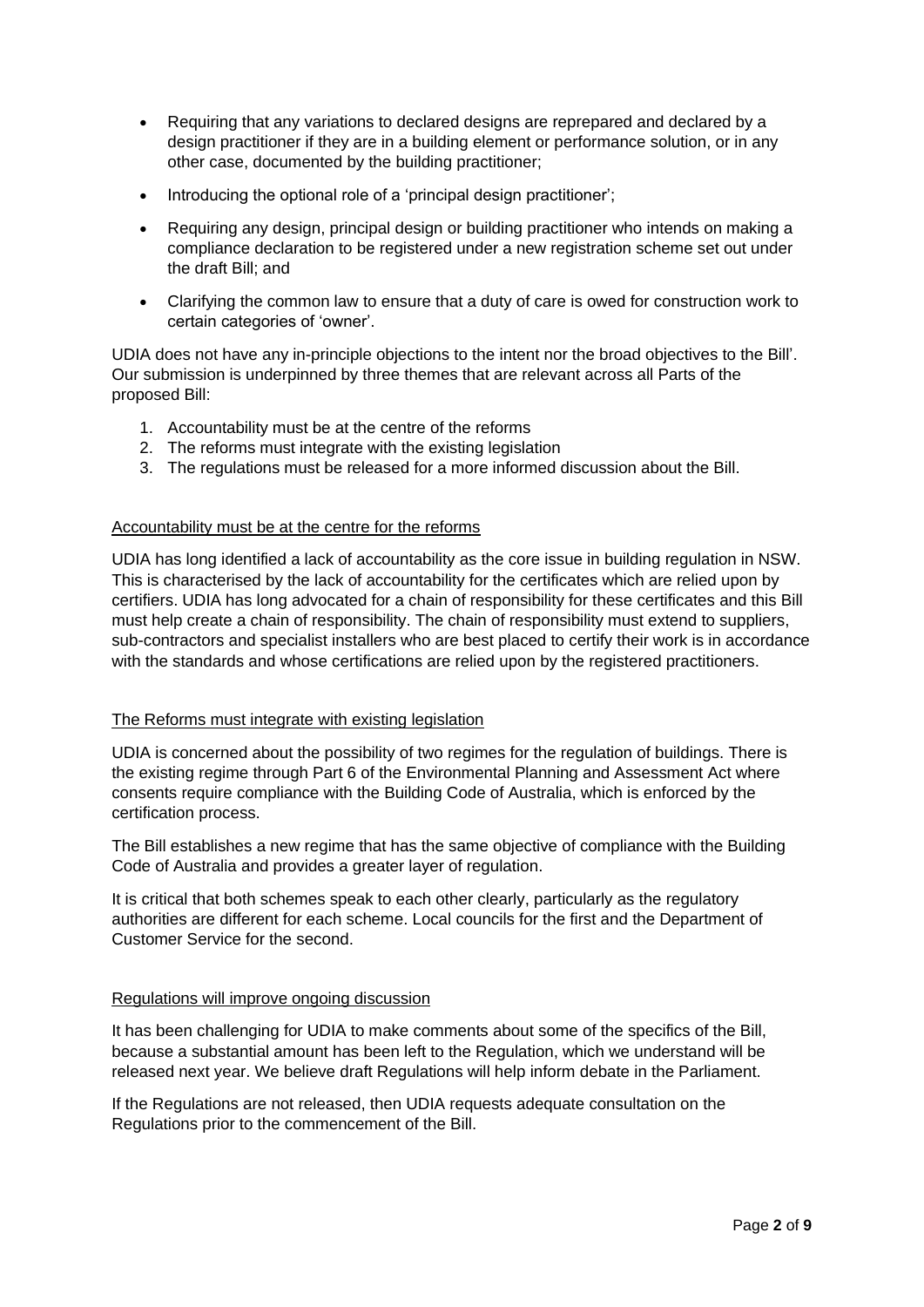#### Commentary in relation to specific sections

In addition to the overarching comments made above, UDIA has specific concerns in relation to the following parts of the Bill:

- Part 1 Preliminary
- Part 2 Regulated Designs and Building Work
- Part 3 Duty of Care
- Part 5 Disciplinary action against practitioners
- Part 7 Enforcement
- Schedule 1 Savings, transitional and other provisions

UDIA does not have specific comments in relation to Part 4, except that we recognise that there will be the need for registration of practitioners, where possible we believe recommend that this leverages existing schemes.

Part 6 relates to investigations, UDIA notes that there needs to be a strong disciplinary regime underpinned by investigatory power to restore trust in the community. The initial focus of the disciplinary regime must be on ensuring compliance through education, as the industry adjusts to the new environment.

### **Part 1 – Preliminary**

UDIA notes that much of this section relies upon the Regulations, therefore we are limited in the comments that we can make; however, we hope that our comments will also help guide the development of the Regulations.

### Section 4 – Building work

The Regulations will prescribe the class of building to which the Act applies. In the first instance, UDIA would limit this scheme to Class 2 buildings.

The crisis in confidence that the community has been feeling in relation to building quality has also been limited to Class 2 buildings, therefore it is likely this response has been designed for this building type.

Commercial and industrial buildings usually involve more sophisticated owners and tenants, who are better able to represent their interests in the legal system, so require fewer consumer protections.

Class 1 buildings and homes are much simpler, so do not require the design certification process that is envisaged in this Act. It is also possible that many homeowners would be inappropriately captured through these provisions.

This section also has a broad definition of building work that includes 'decoration', UDIA believes that this needs to be further refined, as it is not appropriate that activities such as painting are subject to this regime.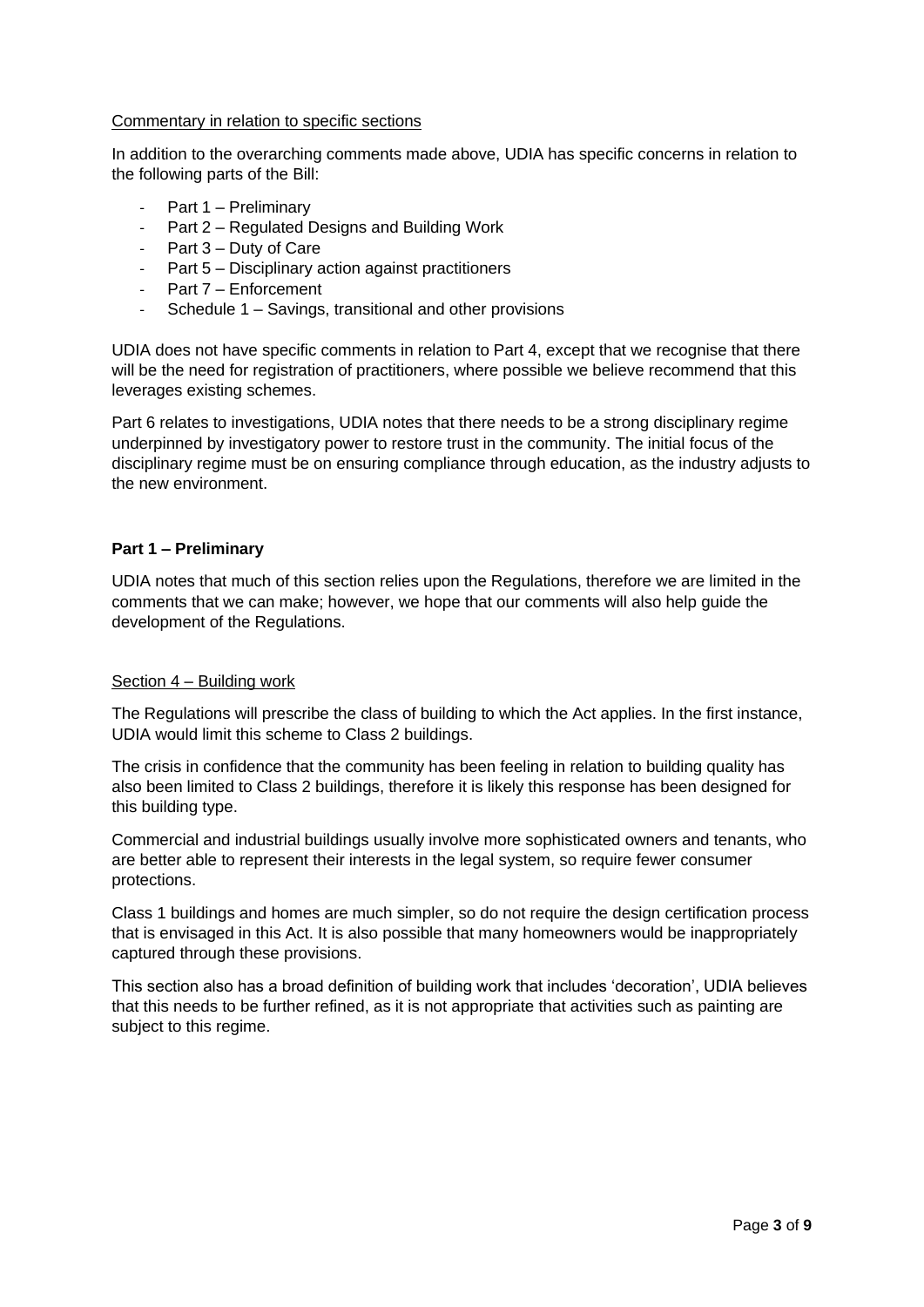### Section 7 – Building practitioners

This section defines the building practitioner as the principal contractor for the work where multiple people do building work. While, we understand this might not be read as excluding subcontractors as building practitioners, UDIA believes the legislation should be specific in ensuring sub-contractors have obligations as Building Practitioners under the legislation.

A lack of accountability has been a core challenge in the existing building regulatory regime, particularly through subcontractors on whom builders, developers, and certifiers rely to issue certificates through the current system, without accountability. The new regime must extend accountability to subcontractors particularly in building elements where defects commonly occur.

# **Part 2 – Regulated Designs and Building Work**

UDIA recognises the accountability this Part of the Bill establishes; however, UDIA seeks further understanding as to how this relates to the building provisions in Part 6 of the Environmental Planning and Assessment Act.

## Section 9 – Compliance declarations by registered design practitioners

This section requires design practitioners to provide a compliance declaration to a person if "the design is in a final form for use by that person or another person in connection with building work". UDIA seeks greater clarity as to what constitutes final form. UDIA believes that this can be challenging with value engineering and ongoing variations through the design and construction process.

UDIA requires clarity if 'final form' for an element is required prior to the construction certificate is issued, or what other requirements exists.

# Section 11 – Registered design practitioners to be indemnified

Registered practitioners are required to be adequately insured. UDIA supports this, we note there is likely to be a common insurer across building and design practitioners, which might add costs in the short-term. UDIA is hopeful that the insurance market will have confidence in the regulatory regime and provide a degree of self-regulation to improve accountability and standards through offering differing premiums based on designer's track record.

UDIA is hopeful that the Regulations will provide further clarity as to the definition of adequately insured. It is critical that a professional indemnity insurance product that can meet those requirements exists for the scheme to successfully operate.

### Section 12 – Principal Design Practitioners

The role of the Principal Design Practitioner is unclear. It seems the role is primarily collecting design certificates and auditing compliance; therefore, this role could be carried out by the Certifier, in which case the process could be run in parallel to the building certificate process. In a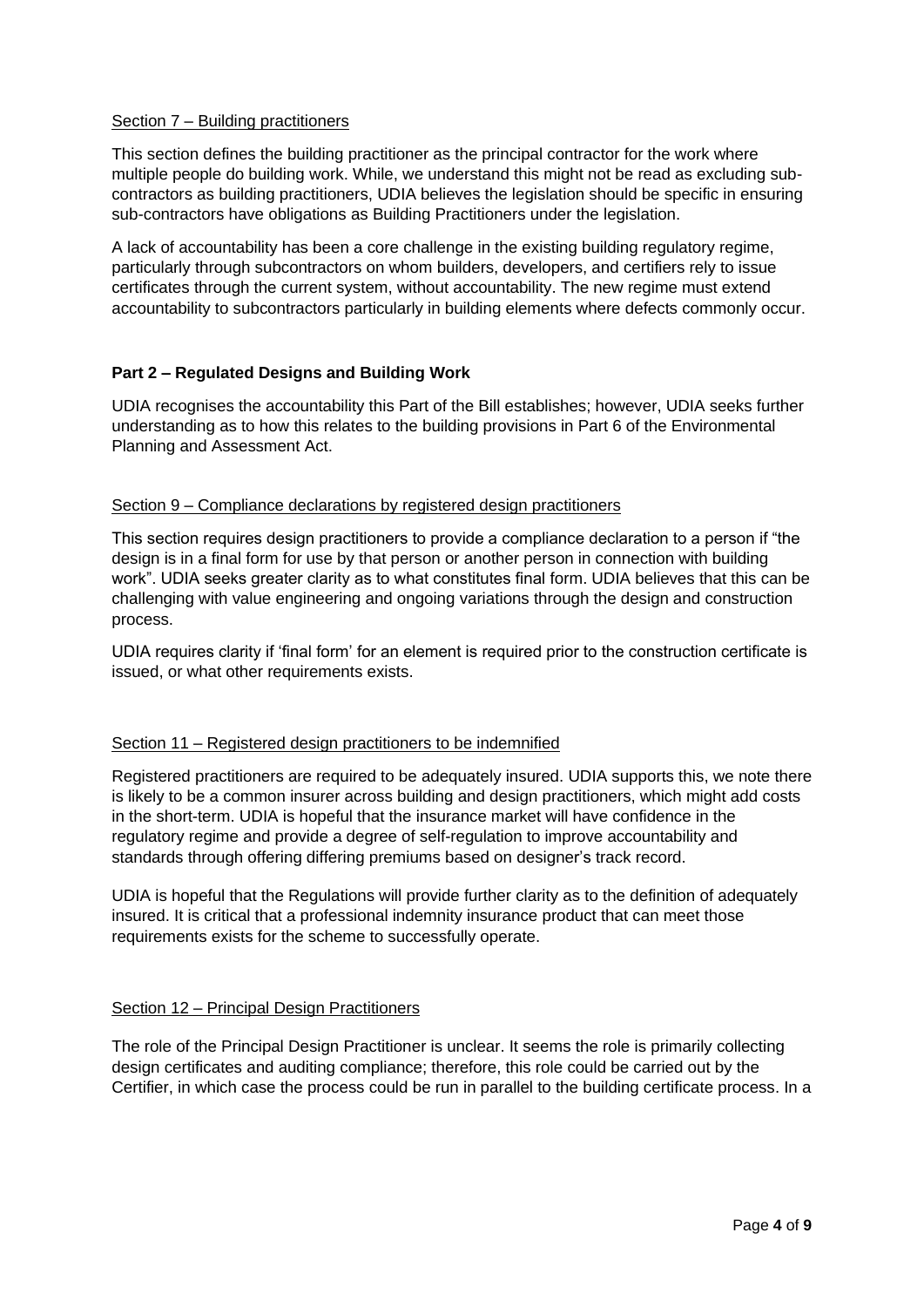residential building context, it may be intended for the Principal Design Practitioner to be the architect, however, this would not necessarily be applicable for other classes of building.

### Section 15 – Compliance declarations by registered building practitioners

UDIA supports the requirement that a building practitioner must provide a compliance certificate prior to an occupation certificate being issued. This requirement provides certifiers with a muchneeded chain of responsibility, which UDIA has long advocated for as a mechanism to provide greater accountability.

However, true accountability can only be achieved if its clarified that a building practitioner includes subcontractors, suppliers and specialist installers, that currently provide certificates relied upon by a certifier, and who have greater expertise to certify that their work has been completed in accordance with the relevant standards. UDIA believes this must be clarified in the Bill.

## Section 16 – Building practitioners must ensure compliance with declaration obligations

We recognise the importance of building practitioners following declared designs that are compliant with the Building Code of Australia.

UDIA is concerned about the requirement that a building practitioner must take all reasonable steps to check that a principal compliance declaration is obtained for varied designs, if there has already been a design compliance declaration. Our understanding is that the principal design practitioner coordinates a range of other practitioners, so the principal design practitioner may not necessarily be qualified to provide a compliance declaration about a variation.

# Section 17 – Compliance with requirements for design

UDIA understands this section to broadly consider that the building practitioner is to follow the design that is in 'final form', and that any variation of the design must be approved by a registered design practitioner. This design practitioner does not need to be the initial design practitioner who prepared the initial design. This might reduce flexibility as it is likely making changes in design will become more expensive. The Legislation or Regulation must clarify if a design practitioner is required to sign-off on any change to a design, because it would be impractical for a design practitioner to review all changes made during the construction process. However, we recognise there are some critical components that may require review, and would be pleased to discuss through further consultation.

In this section, the phrase "reasonable steps" is unclear, and requires further consideration in the Regulations.

### Section 22 – Requirements for compliance declarations before issue of building certificates

This section flags that the Regulations may prohibit the issue of a complying development certificate or a certificate under Part 6 of the EP&A Act unless a compliance declaration or final regulated designs have been provided to the issuer of the certificate.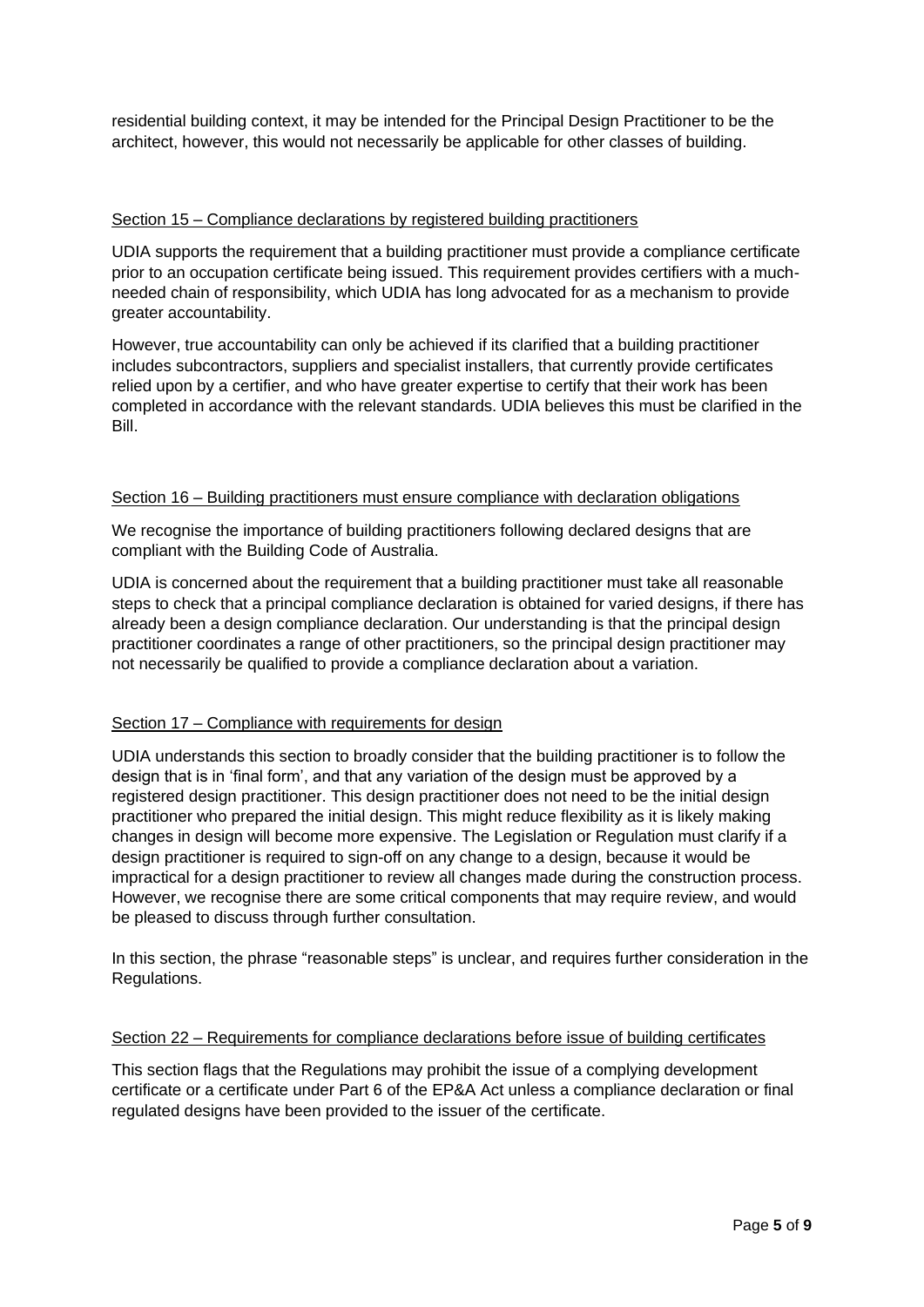The industry regularly uses partial construction certificates because some designs may not have been finalised prior to construction, and it is not always feasible to design all elements of a building prior to construction, this does not mean that the construction is unsafe or building is likely to be unsafe.

UDIA seeks clarification that the draft Bill and Regulations would not limit the ability for staged certification under Part 6 of the EP&A Act.

# **Part 3 – Duty of Care**

The Draft Bill proposes to introduce a statutory duty of care with the intention of assisting homeowners seeking compensation if a building practitioner has been negligent. The intent seems to be to ensure suppliers, subcontractors, specialist installers have a responsibility to exercise reasonable care to avoid defects which result in economic loss.

UDIA acknowledges there have been challenges for some owners to resolve defects, and there have been issues with accountability across the certification and building process, with generally only the developer, architect, builder, and certifier as holding accountabilities. Further we understand the current common law position, established in *Brookfield Multiplex v Owners Corporation Strata Plan 61288 (2014) 524 CLR 185* is that building contractors owe a duty of care to avoid pure economic loss to initial owners, but not to successors in title. We assume the Bill is intended to expand the existing duty of care to future owners only.

Section 27 of the Bill sates:

- (1) A person who carries out construction work has a duty to exercise reasonable care to avoid economic loss caused by defects in or related to a building for which the work is done.
- (2) The duty of care is owed to each owner of the land in relation to which the construction work is carried out and to each subsequent owner of the land.
- (3) A person to whom the duty of care is owed is entitled to damages for the breach of the duty as if the duty were a duty established by the common law.
- (4) The duty of care is owned to an owner whether or not the construction work was carried out under a contract or other arrangements entered into with the owner or a previous owner.

UDIA is concerned this wording may create a duty that does not end, this would be unreasonable because buildings are designed and built with specific lifespans for each component. Where a component has failed or not been properly maintained, then it should be clear a duty does not apply. There needs to be greater clarity as to how this section would apply in practice. Section 31 seems to have been drafted so that the proposed duty of care will operate "in addition to duties, statutory warranties or other obligations imposed under the Home Building Act 1989 etc.". This implies the duty of care will cease subject to the relevant duties, warranties and obligations "to apply to a person who carries out construction work"; however, it is currently unclear and should be clarified to provide certainty for industry and community.

UDIA has concerns about the definition of Economic loss under Section 28, which states "an owners corporation or an association is taken to suffer economic loss for the purposes of this Part if the corporation or association bears the cost of rectifying defects (including damage caused by defects) that are the subject of a breach of the duty of care imposed under this Part".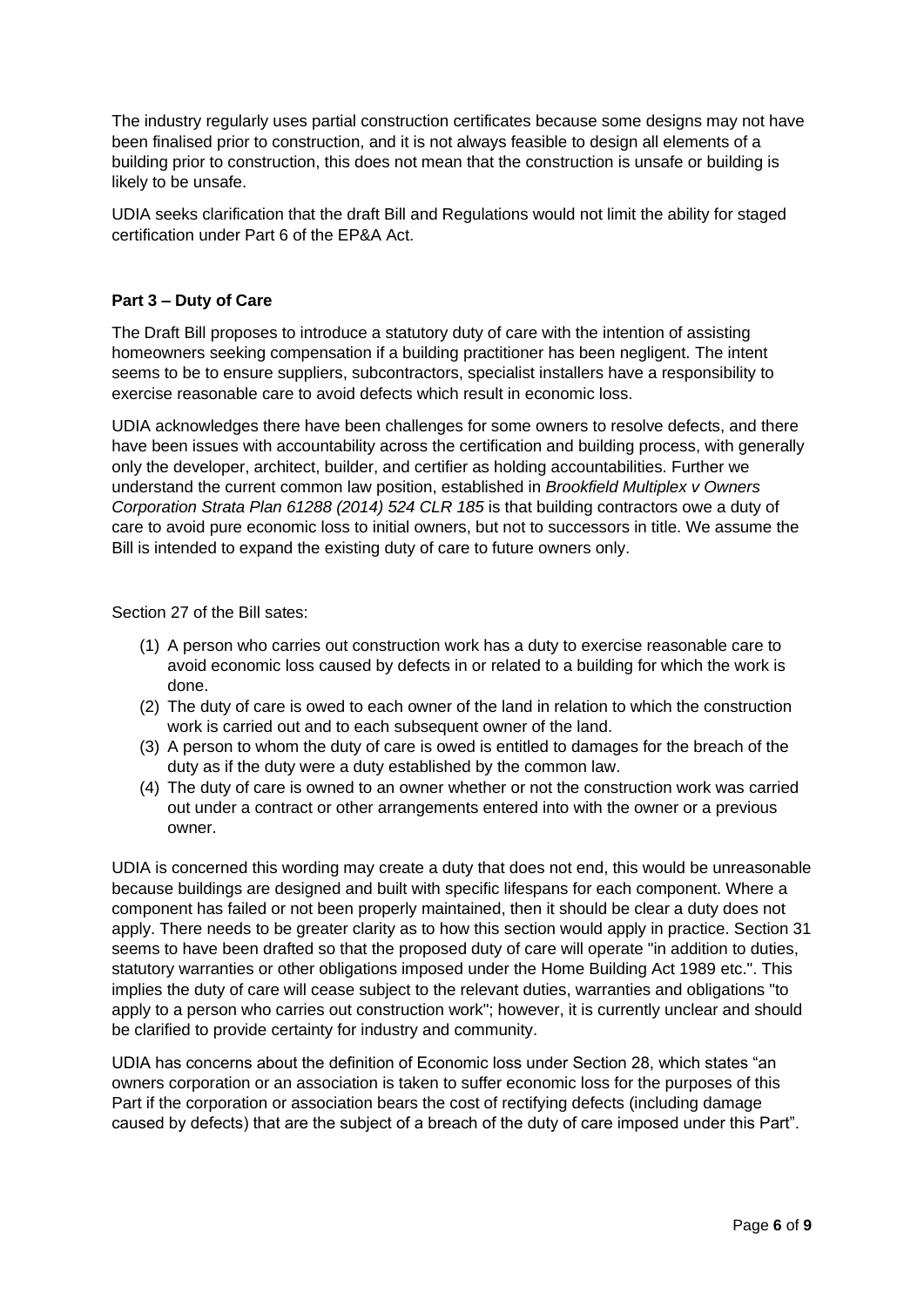UDIA recommends that this should cover the reasonable costs to rectifying defects, to ensure that owners corporations do not seek to over recover any loss.

UDIA is concerned that this may lead to reduced accountability, by creating proportionate liability, where everyone is a little bit liable throughout the chain of developer, principal contractor (builder), and subcontractors. This might create a more complex process of assigning liability, because it seems the onus will be on other design and building practitioners to make submissions for the duty of care to be applied to the accountable party. This would be further complicated with the possibility of a common insurer across all parties which would lead to high and potentially unsustainable premiums.

## **Part 4 – Disciplinary action against practitioners**

UDIA notes that there needs to be a strong disciplinary regime to restore trust in the community. The initial focus of the disciplinary regime must be on ensuring compliance through education, as the industry adjusts to the new environment.

### Grounds for taking disciplinary action

UDIA believes the grounds for taking disciplinary action in Section 52(d) is too broad, as it should not apply in relation to a breach of a contractual obligation. Our view is that there are other mechanisms to resolve contractual disputes. However, it is critical that disciplinary action occurs where a registered practitioner fails to comply with a statutory duty established under the new legislation.

### Personal liability

The Bill extends personal liability to each 'registered director' in relation to reporting, knowingly authorising, or permitting a contravention of the act. UDIA supports these provisions, noting that it is important to setting up robust processes that will help manage 'rogue' operators in the industry.

### **Part 7 – Enforcement**

UDIA understands the need for a strong enforcement process in this new regime because it will assist in restoring the community's confidence in the building sector.

The draft Bill enables the Secretary (of the Department of Customer Service) to issue a stop work order if the Secretary believes:

- The building work is, or is likely to be, carried out in contravention of the proposed Act; and
- the contravention could result in significant harm or loss to the public or occupiers or potential occupiers of the building to which the work relates or significant damage to property.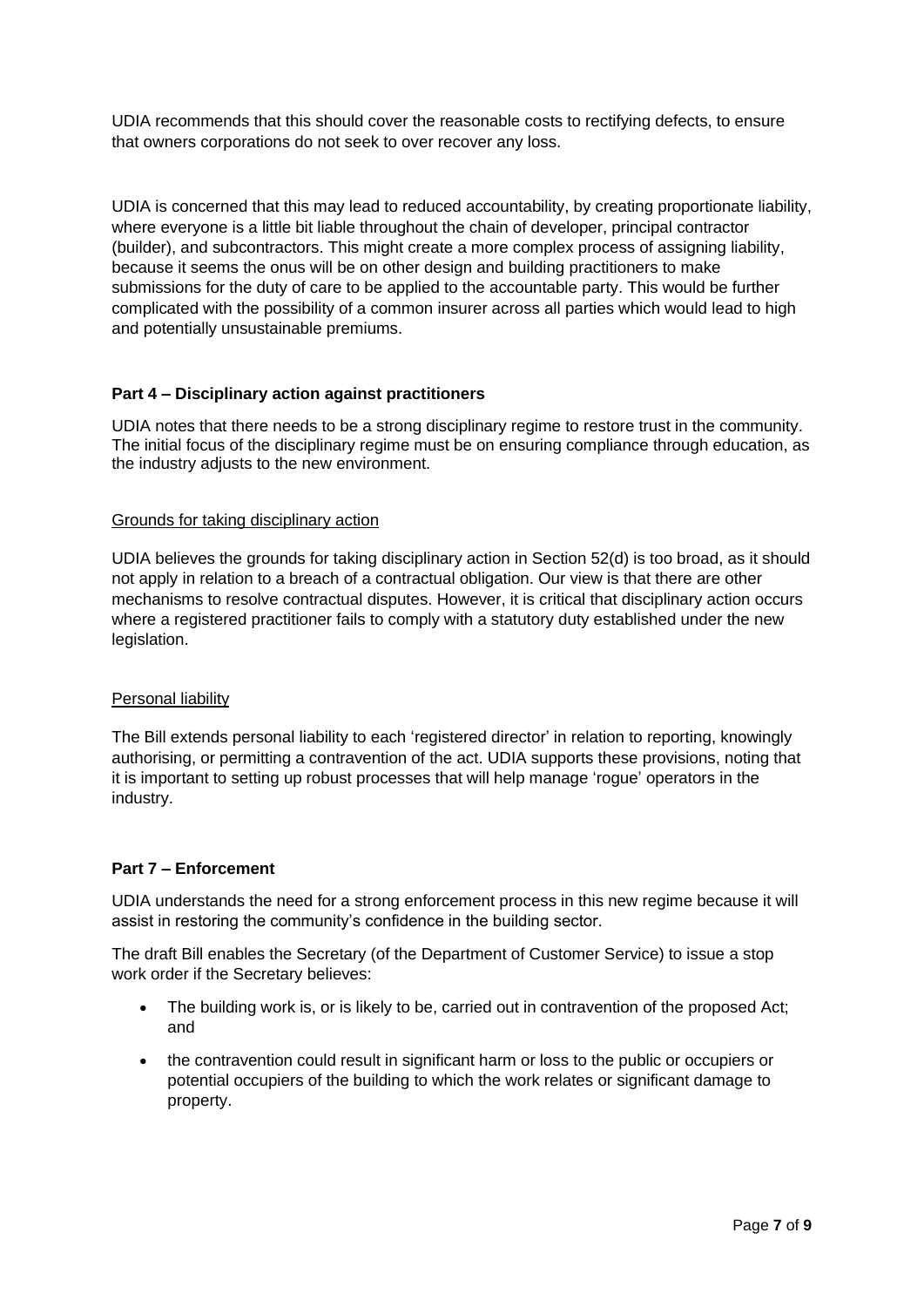## The Stop Work Order must be focussed on compliance

UDIA recognises that stop work orders exist as part of the current regulatory regime. Stopping work on a construction site is a very serious step, which can cause significant cost and time impacts on a project and should only be invoked as a remedy of last resort. Therefore, the best practice is that there is usually some level of consultation and engagement to seek to resolve issues without resorting to legislative mechanisms.

Under the proposed regime, the order might have immediate effect, and there is no requirement for advance consultation as to whether a stop work order should be issued or if compliance could be achieved through another mechanism.

The goal of the regulatory regime must be to ensure buildings are safe, secure and affordable, therefore, the aim of the stop work order is to ensure that works are compliant. Therefore, the Secretary should in the first instance raise the possibility of non-compliance with the building practitioner or owner to assist in ensuring compliance.

The NSW Government should provide clarifying regulations to resolve these issues, in addition the Department should prepare a practice note on the use of the stop work order.

### Stop Work order must focus on non-compliant elements

The stop work order must be specific as to which building work is 'stopped'. UDIA believes that if only one element of the building may be non-compliant, then only the non-compliant should stop, other building work should be able to continue. The regulations should clarify that a stop work order might not necessarily need to apply to an entire building site.

### Appeals

UDIA welcomes the appeal right; however, believe it should better align with the building certificates regime. UDIA recommends the Land and Environment Court is the appeal authority, whereas the draft Bill proposes the NSW Civil and Administrative Tribunal.

The Land and Environment Court has considerable expertise and experience in dealing with stop work orders of this kind through its role as part of the building certificate legislative regime. Furthermore, the draft Bill proposes the Land and Environment Court as the authority who would issue injunctions for the enforcement of the legislation, which would make it reasonable to be the appeal authority for the stop work order.

UDIA has received anecdotal evidence that the NSW Civil and Administrative Tribunal can be slow in managing more complex disputes.

UDIA has concern about the potential for the same substantive matter being simultaneously handled in two different forums — the Land and Environment Court and the NSW Civil and Administrative Tribunal. This might occur in at least two situations:

- 1. Where there is dispute about if the right declarations were obtained (and/or the work has been carried out in accordance with the approved designs subject to those declarations) a building certificate might be sought. Appeals from decisions about building certificates are dealt with in the Land and Environment Court.
- 2. Development consents would likely require compliance with the regime created by the draft Bill. A local council may issue its own stop work order requiring compliance with the